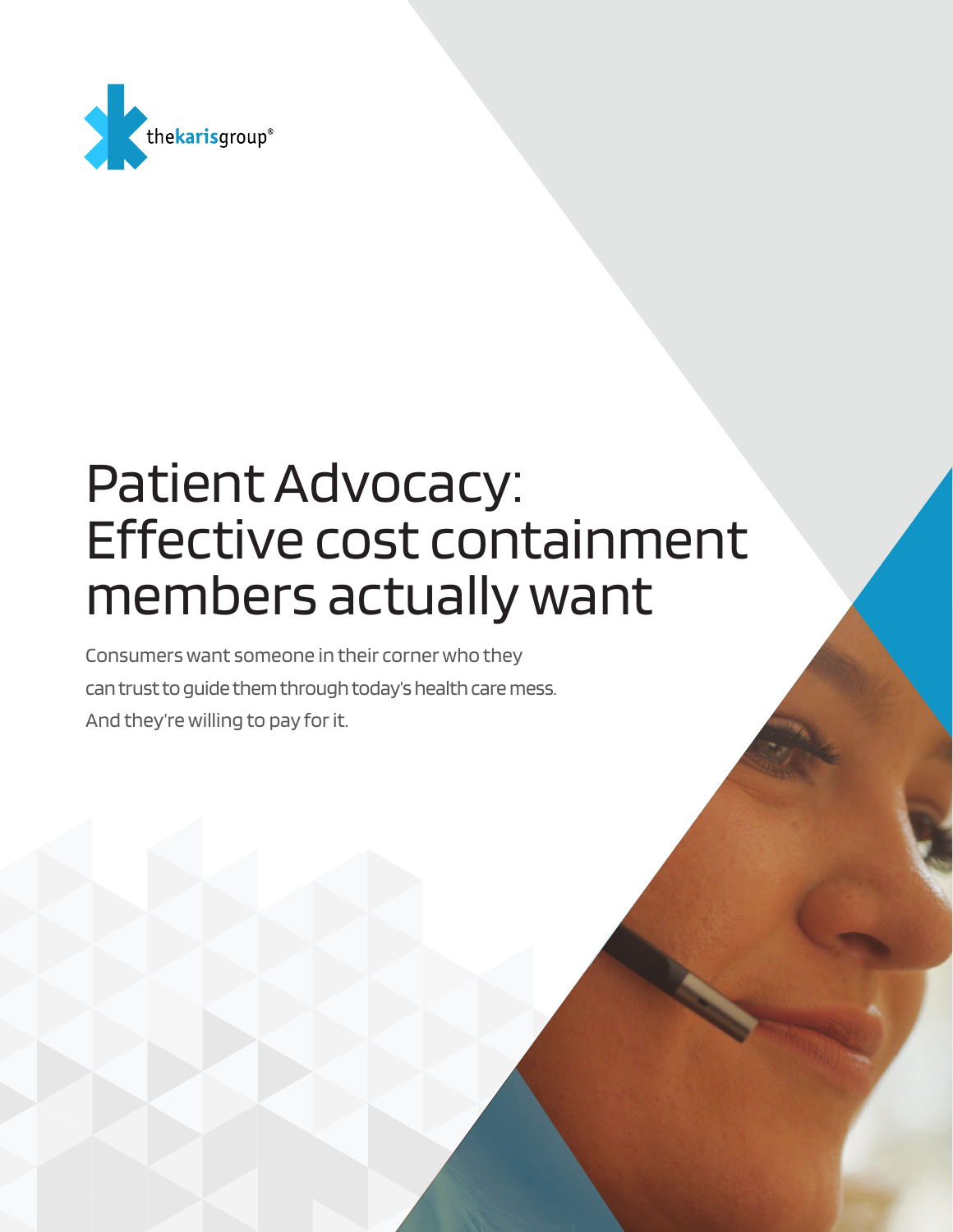## Table of Contents -

| <b>Table of Contents</b>                                              | 1.             |
|-----------------------------------------------------------------------|----------------|
| 1. Big-picture problems, personal impact.                             | 3.             |
| Patient Advocacy: A bottom-up solution?                               | 4.             |
| Is patient advocacy truly valuable to the individual?                 | 4.             |
| 2. The Challenge: Health care is hard.                                | 5.             |
| Symptoms: Lack of understanding, curiosity and trust                  | 5.             |
| Causes: Lack of clear direction, unwillingness or inability to engage | 6.             |
| The inevitable outcomes                                               | 7 <sup>1</sup> |
| 3. Patient Advocacy: Changing the status quo                          | 8.             |
| Education                                                             | 8.             |
| Navigation                                                            | 8.             |
| Negotiation                                                           | 9.             |
| 4. The Research: What's the value of patient advocacy?                | 10.            |
| The study                                                             | 10.            |
| <b>Survey results</b>                                                 | 11.            |
| 5. Conclusion                                                         | 13.            |
| <b>About The Karis Group</b>                                          | 14.            |
| Appendix                                                              | 15.            |
| <b>Survey Methodology</b>                                             | 15.            |
| <b>Survey detail</b>                                                  | 15.            |
| References                                                            | 17.            |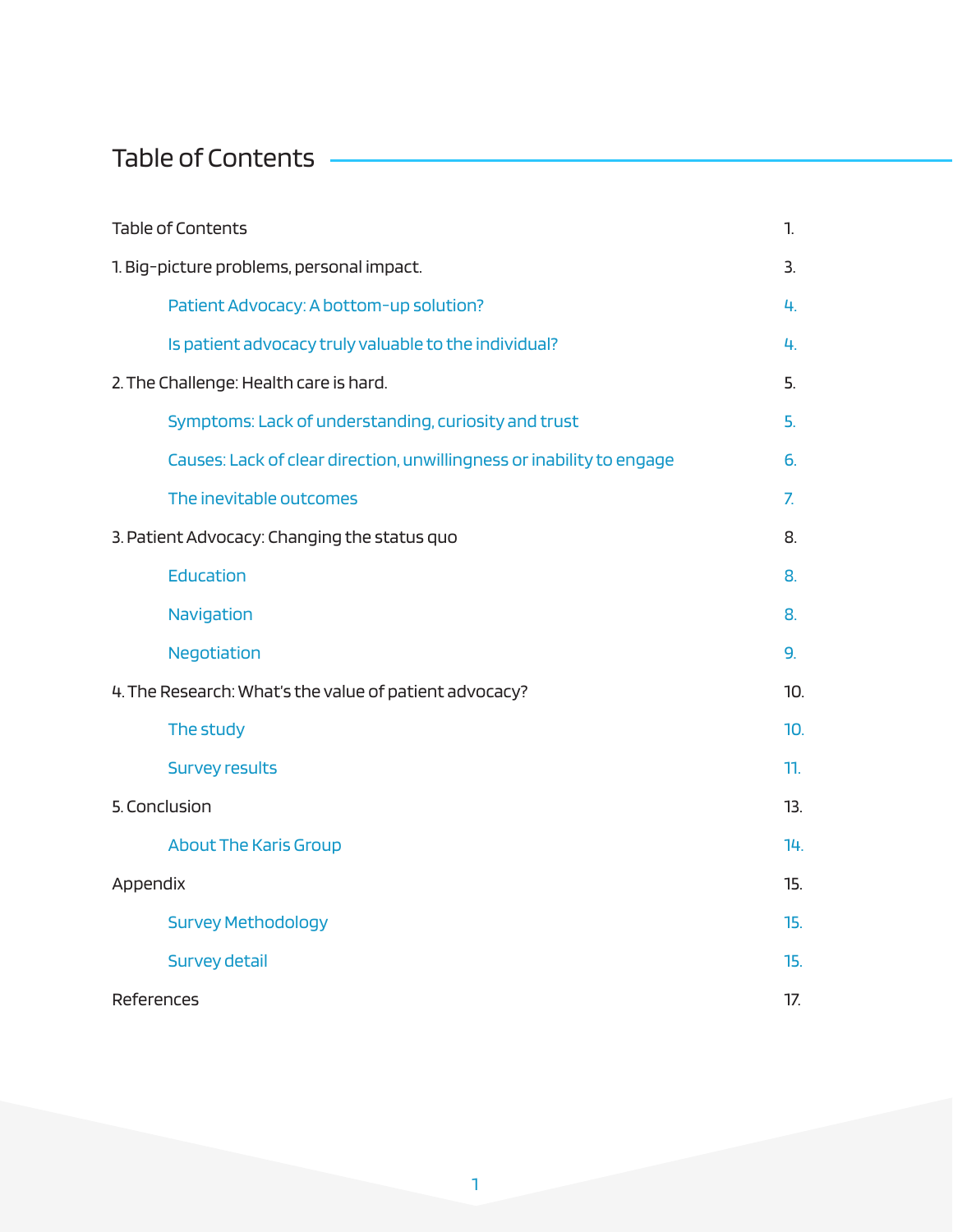## Is it time to add personalized patient advocacy to your health plan?

The din from politicians, media pundits and health care industry lobbyists about the U.S. health care system is inescapable. It's no wonder. The U.S. spends almost 18% of our gross domestic product (GDP) on health care, the most in the world. Worse, around 30% of that spending can be considered wasteful or unnecessary, impacting both insurers and the insured  $_1$ .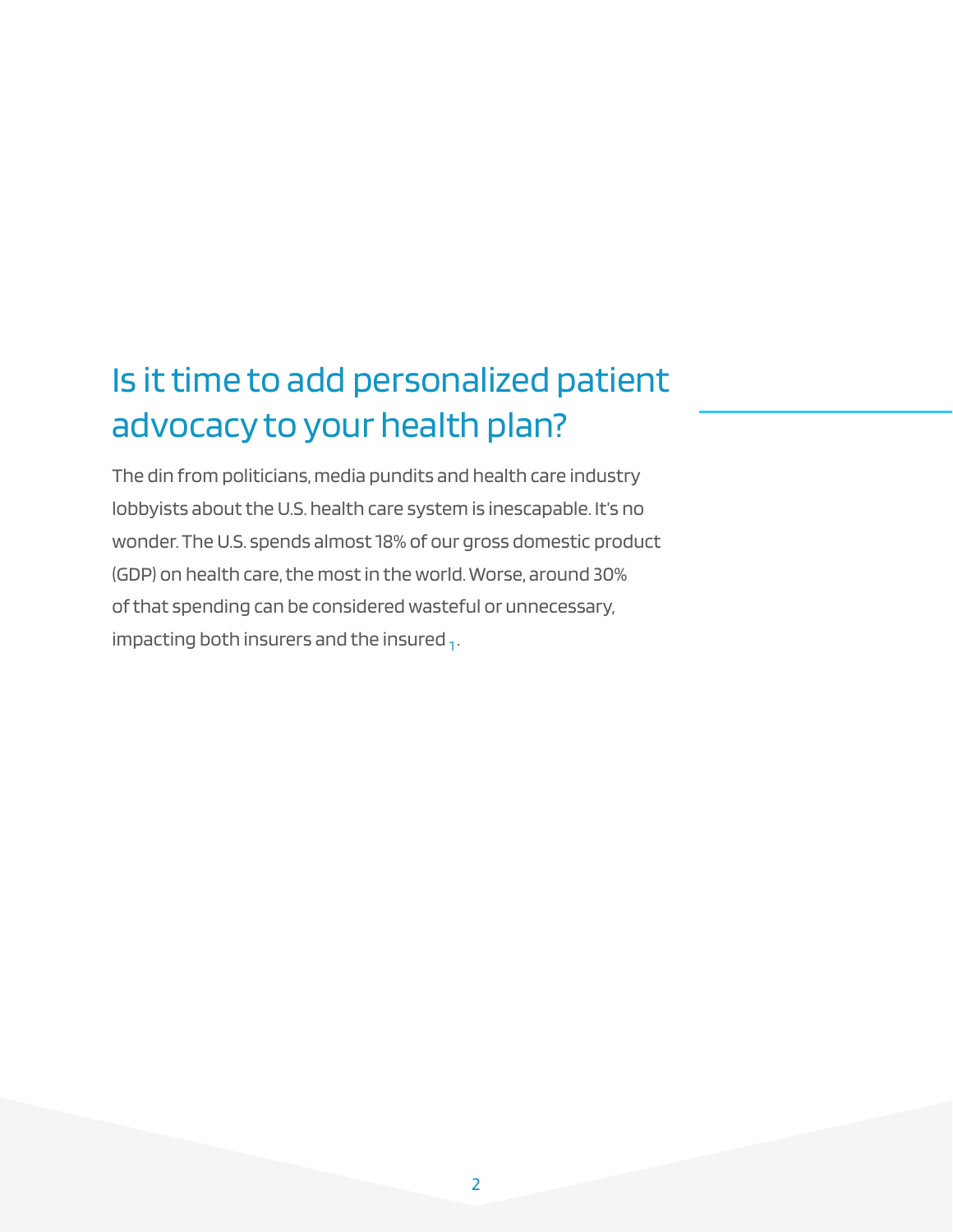## 1. Big-picture problems, personal impact.

While the U.S health care system clearly needs fixing, the saga of changing an entire nation's approach to deeply complex issues is still being written. It's an important story, but one muddied by politics and diluted by repetition. The dollar amounts are mind-numbing, the stakeholders powerful, and proposed solutions little more than hypothetical, top-down theories beyond the grasp of most individuals who just want quality care without going bankrupt to get it. People like:



Jessica Pell, who went to a hospital emergency room for a cut on her ear. They treated her with a single ice pack and handed her a bill for \$5,751 $_2$ .

Gretchen Liu, who chose to pay the full \$40 retail price for a 90-day supply of generic telmisartan out of her pocket—because the previous time she filled it, her insurance copay was \$285  $_3$ .

Scott Kohan, who underwent surgery for a broken jaw at a hospital that was in his carrier's network. But his surgeon wasn't. His share of the bill was \$7,924  $\overline{2}$ .



#### **The anecdotal has become endemic**

Unfortunately, these true stories are not isolated experiences. Forgotten in the noise about the system's big problems and future solutions are millions of individual plan members or employees and their families—with real medical needs now—who find themselves lost in today's health care maze and, too often, financially devastated as a result.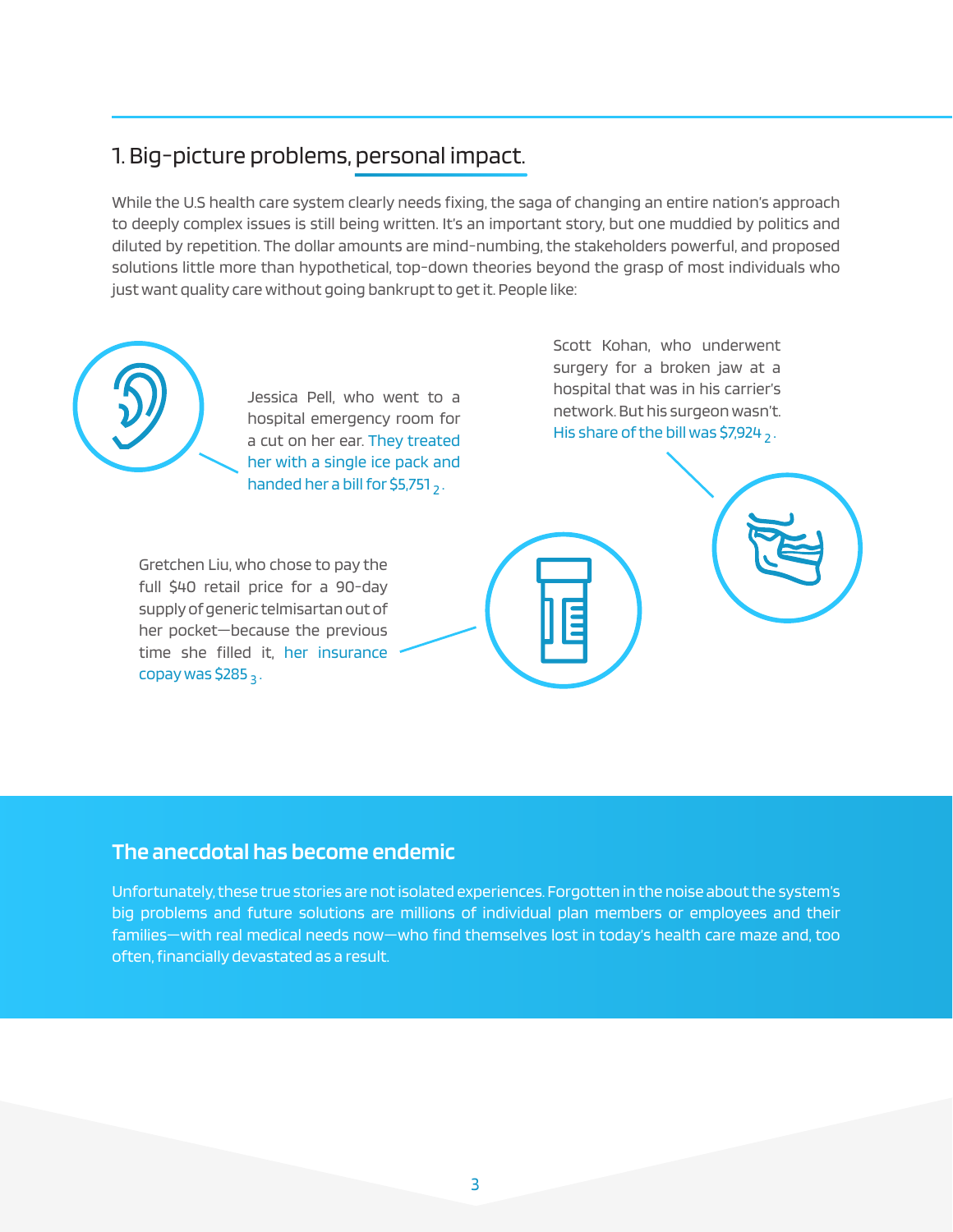#### **Patient Advocacy: A bottom-up solution?**

"Patient advocacy" is a broad term encompassing a range of services  $\mu$ , but in its most general sense can be defined as a service or individual who helps patients navigate the complexities of the health care system and who works on their behalf to solve health care-related problems.

Patient advocates are health care problem-solvers.

The idea of patient advocacy is not new; it took hold in America in the 1920s, but its roots can be traced as far back as the 14th Century Ming Dynasty  $_5$ . Today, various advocacy services are offered by insurers and employers (either through or in addition to their health plans), and even provider groups and facilities like hospitals have begun providing patient advocates. In addition, independent patient advocacy (where an individual hires their own, personal advocate) is on the rise  $_6$ .

Since patients' choices can directly impact health care costs—and even a "right" choice can still result in quality and cost issues—the concept of equipping plan members and employees with good information, tools, assistance, and guidance seems like a no-brainer for insurers and plan sponsors  $_7$ .

#### **Is patient advocacy truly valuable to the individual?**

As attractive as the concept of patient advocacy may be to health plans and employers for containing costs, it doesn't work if patients don't participate.

That's why The Karis Group partnered with Nelson Associates to find out if employees and plan members see value in specific patient advocacy services.

In addition, these perceptions of increased value can be linked to higher Net Promoter Scores (NPS) for health plans (which, for employers, may equate to increased employee engagement).

Our research suggests that not only do members highly value these services (when delivered objectively), they're willing to pay extra for them because the relatively low additional cost is more than offset by increased peace of mind and potential dollar savings, which can range into hundreds of thousands of dollars.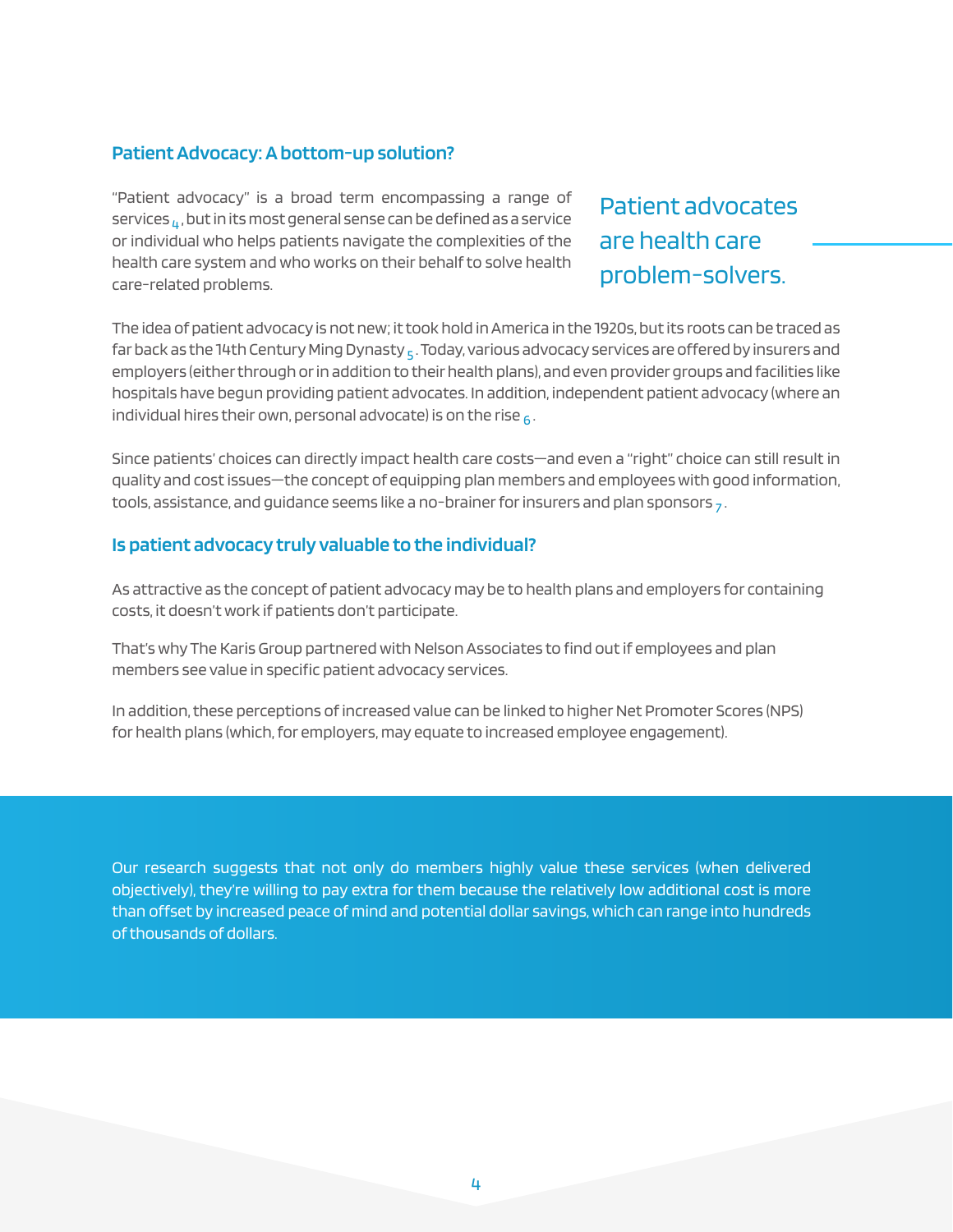## 2. The Challenge: Health care is hard.

The relentless climb of U.S. medical costs, especially in recent years, has prompted plan sponsors and insurers to introduce coverage options that have shifted a substantial share of the financial load onto employees and plan members.

**+** High deductible health plans (HDHPs), with their lower premiums in exchange for higher deductibles (and sometimes access to health savings accounts), are specifically designed to remind members they have a "dog in the hunt"—but unless you can compare quality and price ahead of time, how can you be a smarter health care consumer?

**+** Even "traditional" plan designs now may include confusing provisions like separate ER deductibles, fewer copays, more restrictive drug formularies and preauthorization requirements, network pharmacies, etc.

**+** HMO and EPO plans have always had stringent network restrictions, but today it's hard to find many health plans of any kind without significant financial penalties for receiving out-of-network care.

**+** Plus there are "wild cards" like opaque prescription drug pricing, separate Rx deductibles, in-network facilities providing care from out-of-network physicians, embedded and non-embedded family deductibles, preferred provider tiers, and so many more.

The net result of all these efforts to control costs is an incredibly confused, frustrated and often angry member or employee who can easily make unwise and unnecessarily expensive care decisions.

#### **Symptoms: Lack of understanding, curiosity and trust**

The simple, sad fact is that with the myriad plan designs, provisions and restrictions, Americans simply don't know enough about health care to make informed decisions without expert help. For example:

**+** They often haven't been educated about even the basics of health care. A PolicyGenius survey of 2,000 consumers revealed 96% of Americans couldn't define basic health care terms, including "deductible," "co-insurance," "co-pay," and "out-of-pocket maximum  $_8$  ." Perhaps worse, the same study showed that most who didn't understand these terms actually thought they understood them very well.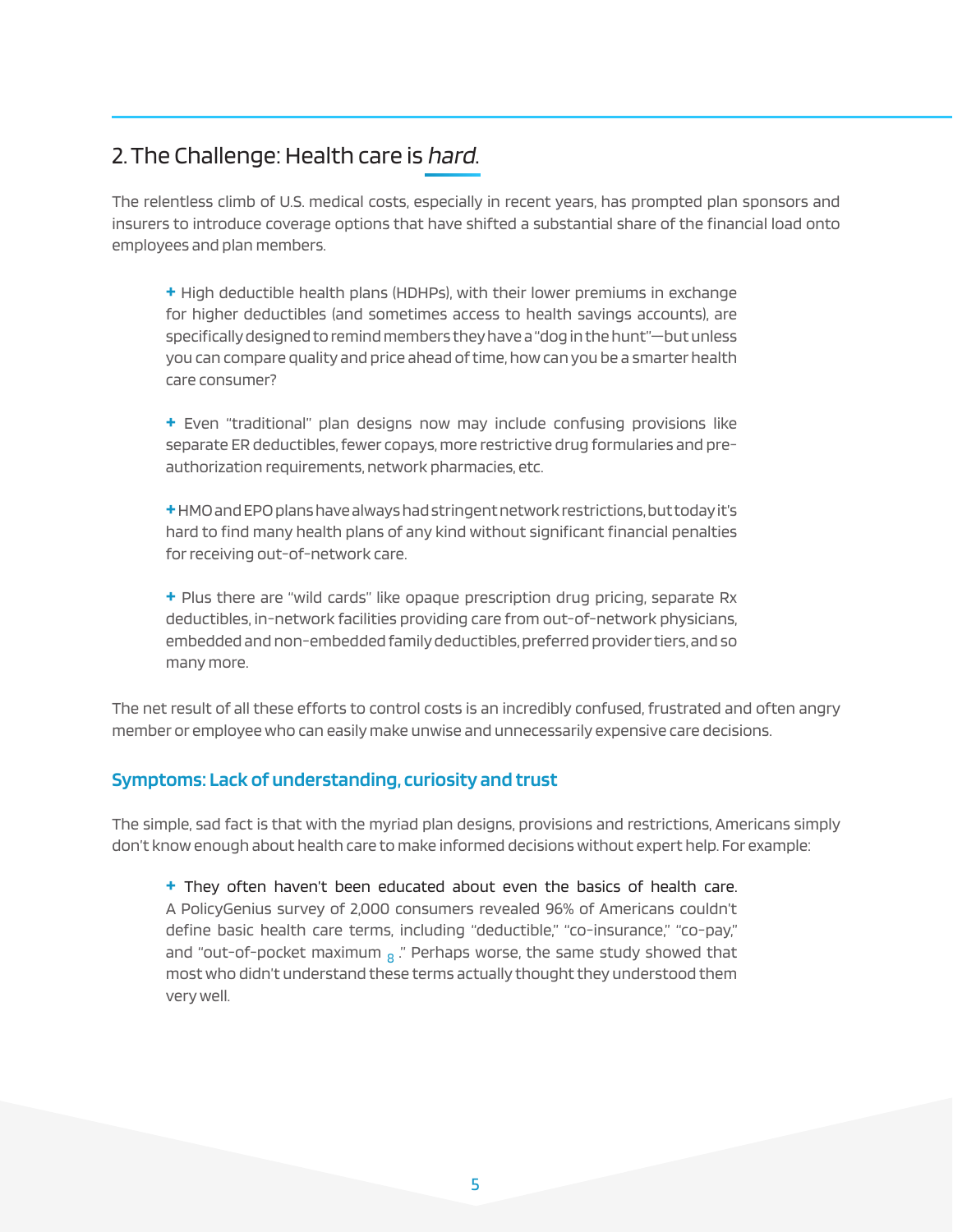**+** They often don't make the best choices about where to go for care. The New England Health Institute said 56% of emergency room visits were "totally avoidable." Several studies suggest many of these cases could have been handled in urgent care facilities. In fact, the top three reasons

"…consumers see no safe port, no place where their interests are truly protected..."

for ER visits in 2019 were chest pains (4.3 million visits), upper respiratory infections (2.5 million) and urinary tract infections (1.5 million)  $_{\rm q}$ . When the ER is first choice for coughs and UTIs, there's a disconnect.

**+** They don't trust information they get from health care industry players. A 2016 Harris Poll revealed only 16% of U.S. consumers believed health insurers put patients ahead of

profits, and only 9% believed pharmaceutical and biotechnology companies did  $_{10}$ . Said Wendy Salomon, VP of Reputation Management and Public Affairs at Nielsen, "…(when it comes to health care) Consumers see no safe port, no place where their interests are truly protected…"

#### **Causes: Lack of clear direction, unwillingness or inability to engage**

In addition to introducing new plan designs, employers and health plans have provided (and continue to provide) information and programs—often multiple programs—designed to help members better manage their health care. These efforts are generally passive or reactive in nature, requiring members to know how (and be willing) to actively access them when needed, understand their capabilities and limitations, and know how to use them. As a result:

**+** Their "consumer experience" with health care and benefits is often fragmented and confusing. Simply adding vendors or programs without coordination or someone to help navigate them isn't helpful. A recent survey of more than 300 HR and benefits managers found the biggest challenge for 44% of organizations that work with multiple partners or vendors for benefits is that the experience is disjointed and confusing for employees. And 40% said there is a lack of utilization as a result.

When employees or members are faced with multiple vendors for different aspects of their care, with no clear integration or primary touchpoint for seeking advice or assistance, programs go unused or underutilized  $11$ .

**+** Members don't shop around for health care discounts. Worse, they don't ask their current providers if discounts are even available for their treatment. Yet 61% of adults surveyed who asked their doctor for a discount got one  $12$ .

**+** Consumers don't properly review their medical bills. Mistakes on medical bills are common. According to Employee Benefits Adviser, up to 80% of bills contain errors. An Equifax audit found that on hospital bills totaling \$10,000 or more, the average error was \$1,300.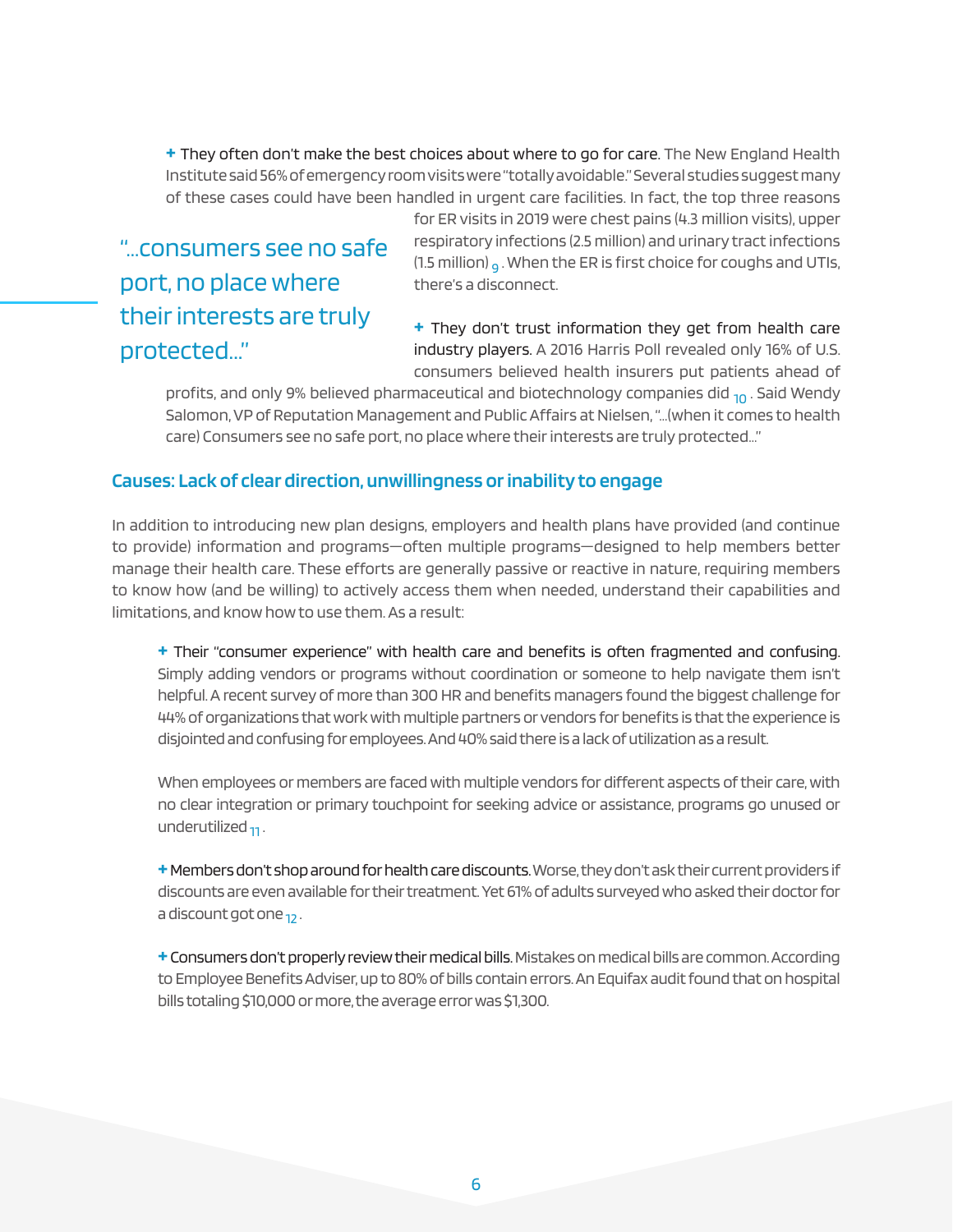#### **The inevitable outcomes**

When members aren't engaged in managing their health care, don't know what to look for, or don't have a trusted source of advice and assistance, it's not all that surprising that their care choices and actions (or inaction) lead to less-positive clinical outcomes and/or higher medical expenses for themselves and their plans. For example:

**+** Unnecessary medical services waste \$210 billion annually. In a John Hopkins survey of more than 3,000 physicians, respondents said 15 to 30% of medical care delivered is not needed: 22% of prescription medications, 24.9% of medical tests, 11.1% of procedures, and 20.6% of overall medical care  $_{13}$ .

**+** Patients typically don't seek second opinions. The combination of the "power of the lab coat" to influence their perceptions and the lack of easily accessible and trustworthy expert help finding alternative providers causes most patients to accept their doctor's initial advice or diagnosis without seeking a second opinion.

Less than 17% of patients seek a second medical opinion after a diagnosis (50% in cases of cancer diagnoses)  $_{14}$ . Yet the Mayo Clinic reports that as many as 88% of patients who do get a second opinion go home with a new or refined diagnosis, changing their care plan (and potentially their lives). Conversely, only 12% receive confirmation that the original diagnosis was complete and correct.

**+** They often choose the wrong providers. The value of having a solid relationship with a quality primary care provider is long established  $_{15}$ . But when members/ employees do select their own providers and care options, they tend to have low levels of satisfaction with the experience.

A 2015 Advisory Board study showed that when people selected a primary care physician on their

### **Why is it so difficult to choose well?**

Reasons why members and employees often have difficulty choosing a suitable primary care physician (PCP) or specialist include:

**+** The sheer number and types of providers who can treat the same illness or condition.

- **+**Health plans that don't require referrals to specialists leave the patient without guidance.
- **+** Patients are generally not qualified to objectively judge the quality of a provider's education or training.
- **+** While online provider reviews have rapidly become very important to patients when choosing a PCP or specialist  $_{16}$ , often these reviews can be incomplete, inaccurate, or misleading for a variety of reasons  $17$ .

own, they typically give them a Net Promoter Score (NPS) of +3 on a scale from -100 to +100  $_{16}$ . (Net Promoter Score, in this context, measures the likelihood of patients to recommend the doctor to a friend, colleague or family member.)

In contrast, the same study shows the experience was dramatically improved (up to 7x better) when members used third-party navigation vendors to help them find healthcare providers. When they used a navigation service, they gave the doctor an NPS of +77. And Net Promoter Scores were in the +80s and +90s when they used third-party vendors to find specialists.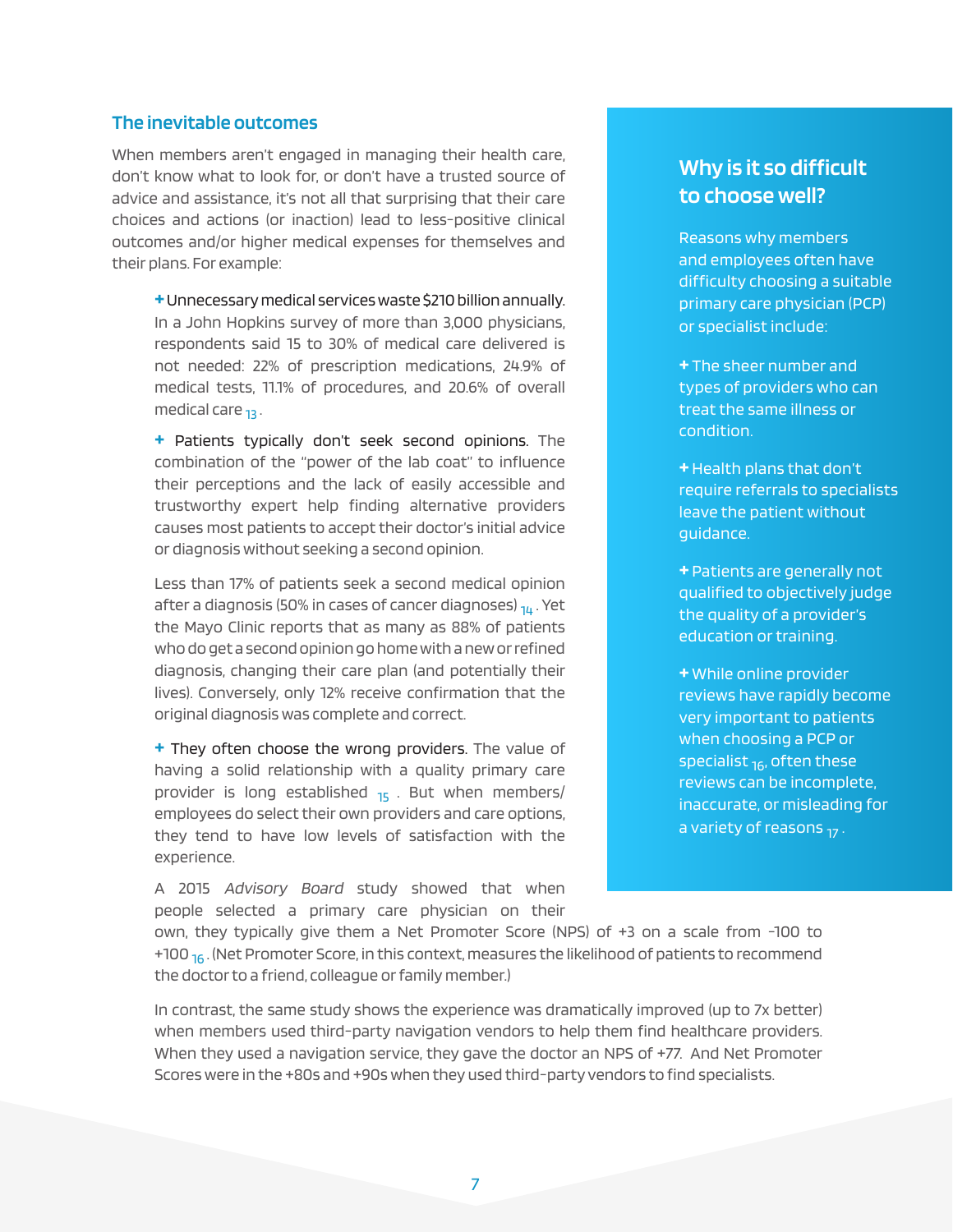## 3. Patient Advocacy: Changing the status quo

In 2018, 72% of employers surveyed offered patient (or health care) advocacy benefits, services and/or programs to their employees, up from 57% just two years earlier  $_7$ . It's easy to see why. Simply put, when done well, patient advocacy helps contain costs by working on behalf of plan members and employees to solve health care problems.

There are many types and styles of advocacy services. Some have a narrow focus, such as those located in clinical settings, or applications for pricing medical services, or securing second opinions. Some are information-based, some high-tech, others high-touch. Many are offered as part of a health plan through the insurer.

72% of employers surveyed offered patient (or health care) advocacy to their employees.

However, we believe members and their families receive the most value from an integrated suite of  $digital + human$  personalized advocacy services that provide patients with a single touchpoint for information and expert assistance at every step of their health care journey.

#### **Education**

Equipping members with the knowledge to deal with the health care system is valuable, but it's not the total solution for everyone. As the PolicyGenius survey mentioned earlier reveals, most patients still don't understand basic health care terminology  $_{19}$  . This suggests a more proactive approach is needed something that helps them avoid the missteps in the first place.

For example, The Karis Group's new HealthPRO service reaches out to each individual member long before a health care event to create a personalized care profile with tools designed to help patients choose high-quality, cost-effective care.

#### **Navigation**

Health care navigation services, such as Karis Health Navigator, help members when a health care event is imminent—from finding a suitable PCP, understanding a diagnosis, locating an appropriate specialist and scheduling appointments to choosing a surgical facility, transferring medical records—even pricing procedures and prescriptions in advance. Effective navigation services can play a critical role in helping patients make smart care decisions, even (or especially) when feeling stress or anxiety from a diagnosis or upcoming procedure.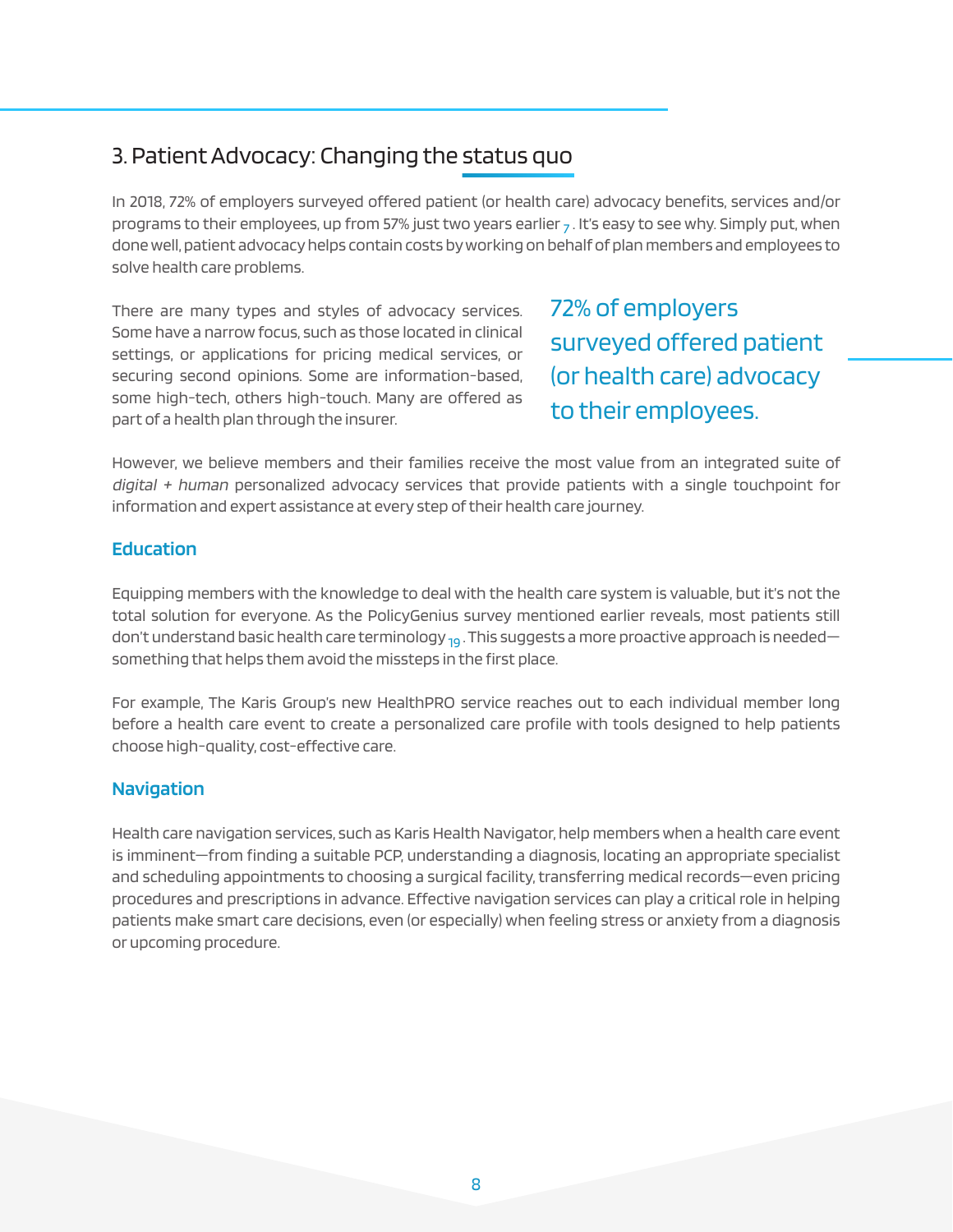#### **Negotiation**

Medical bills are complex, so whether you're looking for errors or negotiating a lower rate with the provider, it helps to understand medical billing and know what to look and ask for. Many patients aren't aware that providers may be willing to negotiate a lower charge. Even fewer patients feel equipped to negotiate effectively, especially when their energies should be focused on healing. A negotiation service can be invaluable to health plans and their members by reducing the cost of medical bills, sometimes significantly. For example, Karis Bill Negotiator services have saved members more than \$300 million since 1996, with average out-of-pocket savings for employees of 40-70%.

#### **Benefits for employers and health plans**

Done well, patient advocacy services can benefit employers and plans in multiple ways:

**+ Cost containment:** Effective advocacy programs result in better utilization as members become smarter health care consumers, make fewer poor choices, and are steered toward care that combines quality outcomes and lower costs.

**+ Improved employee satisfaction and engagement:** Advocacy can improve satisfaction with employee benefits and the company in general, potentially improving attraction and retention. Likewise, our research shows members of health plans that offer third-party advocacy services are more likely to recommend that plan to others.

**+ Lower workloads on HR staffs:** When employees have access to personalized health advocacy services, they are less likely to call HR or company-sponsored benefit centers with health and insurance concerns.

**+ Fewer HIPPA concerns:** Employers and health plans alike have more insulation from privacy issues when they offer a trusted third-party advocacy service.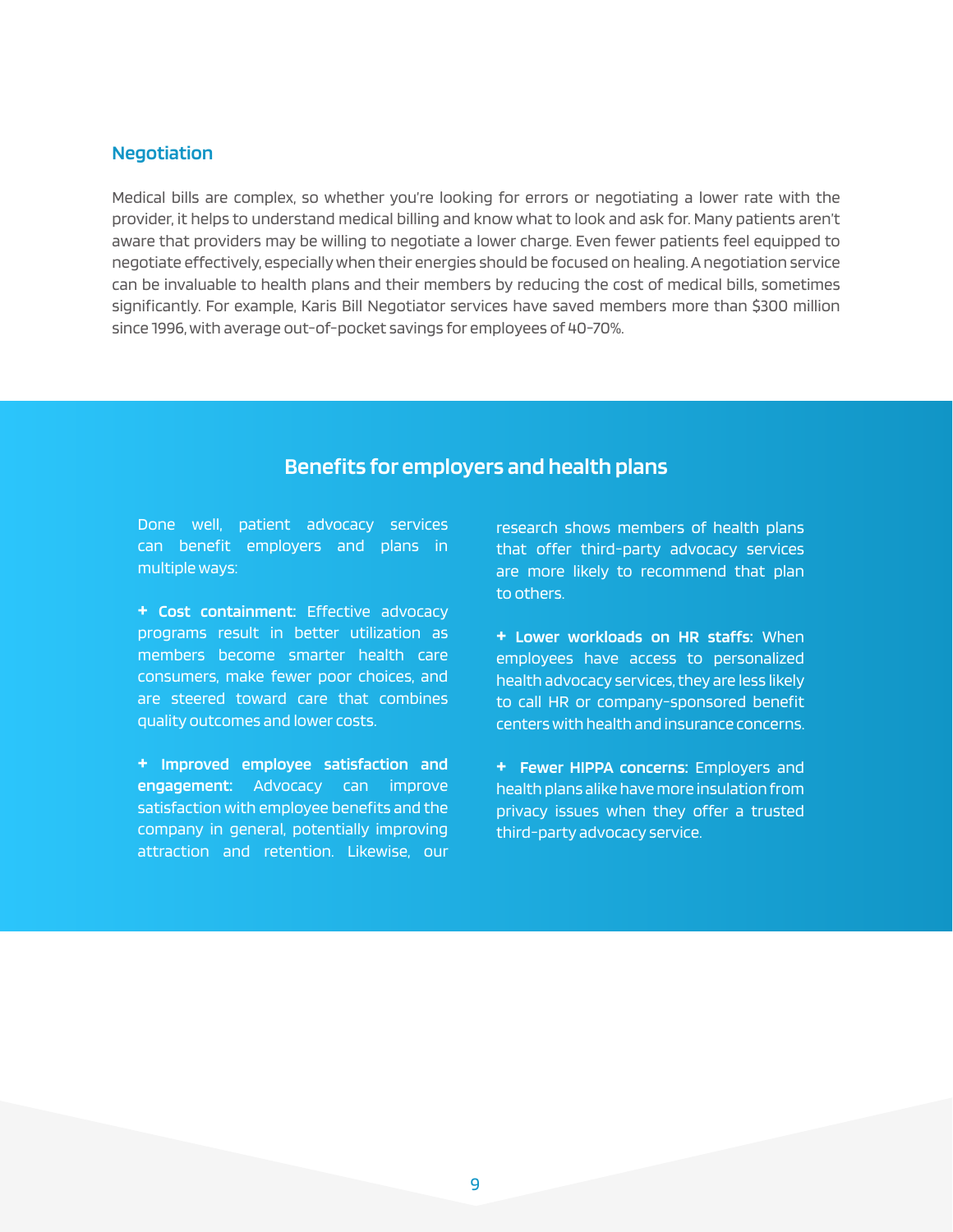## 4. The Research: What's the value of patient advocacy?

Costs for patient advocacy services and programs naturally vary based on services provided. But compared to other costs in today's health care environment, and considering the potential savings involved, they're surprisingly reasonable.

However, employers and health plans are understandably reluctant to add any expense, no matter how incremental, to their existing health care costs. But what about members or employees? We know that demand is growing for independent patient advocates hired by individuals  $6.5$  So we wondered if that would translate into a willingness by health plan members or employees to pay extra for these services (either through a premium increase or out-of-pocket)—and how much additional they felt these services were worth.

#### **The study**

The Karis Group partnered with Nelson Associates to conduct an original consumer survey of 510 employed adults with health insurance (either group insurance provided by their employer or individually purchased coverage).

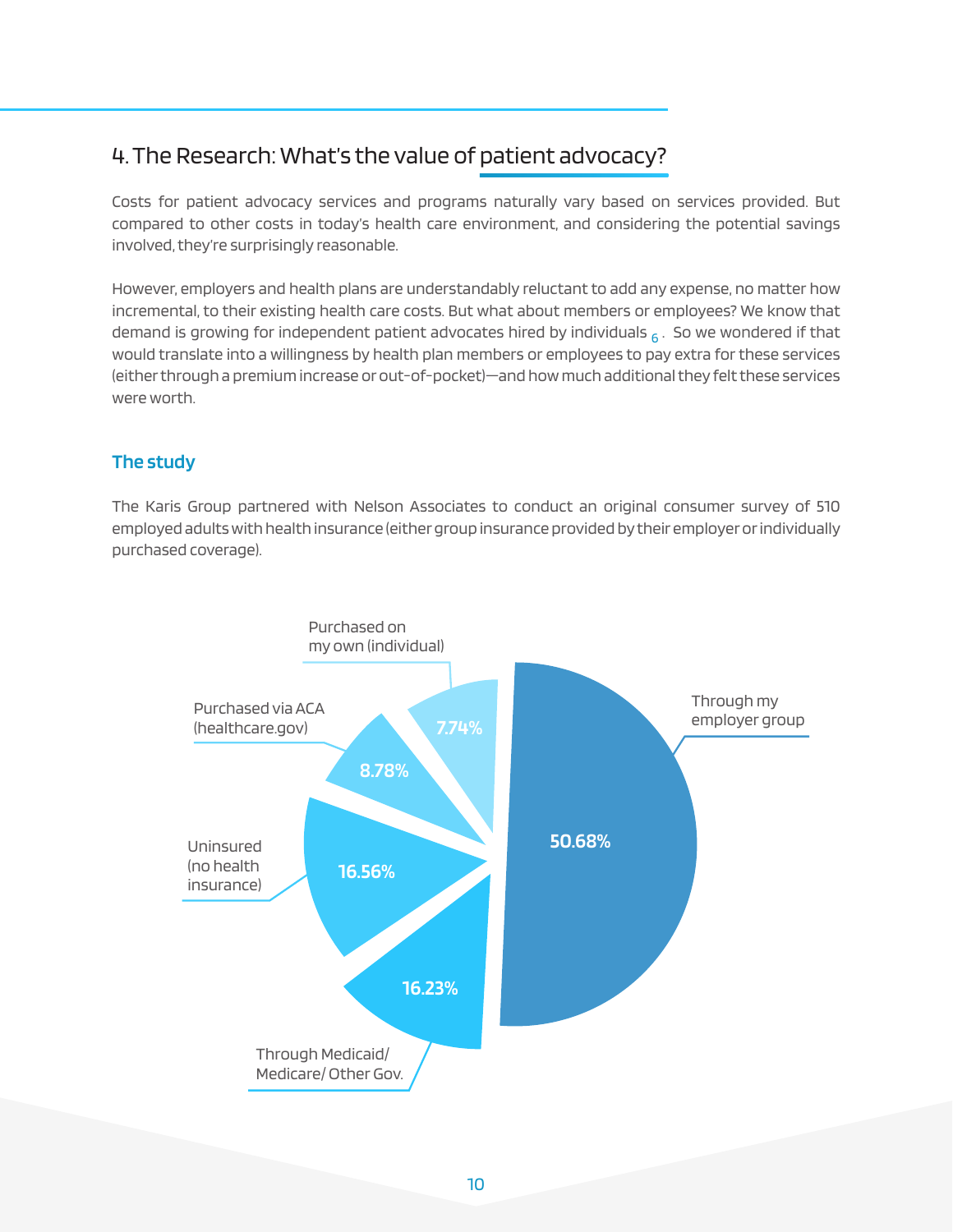The survey was designed to determine how much respondents were willing to pay for patient advocacy services to:

- **+** Find the best provider to match their needs and schedule appointments
- **+** Search local pharmacies to identify the best price for their prescriptions
- **+** Shop for and suggest the best and most cost-effective surgery facility for their needs
- **+** Handle the transfer of their medical records
- **+** Help negotiate their medical bills for lower out-of-pocket expenses

The survey questions included brief descriptions (1–2 sentences) explaining the potential benefits of each of these five advocacy services.

In addition, to help quantify the value to health plans of adding advocacy services, we asked respondents to rate how willing they would be to recommend and promote their health plan if it were to add each of the services as a way of measuring their Net Promoter Scores  $_{21}$ . (While our study did not specifically measure employee engagement, we believe that NPS is a reasonable analogy.)

We also asked respondents to rank the attributes they found most attractive in advocacy services.

#### **Survey results**

Even with minimal explanations about the benefits of each service, 100% of respondents expressed a willingness to pay at least something additional for all five advocacy services. When asked if they'd be willing to pay extra for at least one of the services, 64.6% said they would. In addition, 25% to 40% of respondents said they'd be willing to pay an average between \$1.55 and \$2.49 per month extra for each service, or an additional \$9.63 per month for the five services.



100% willing to pay for all 5 services



64.6% willing to pay for at least one service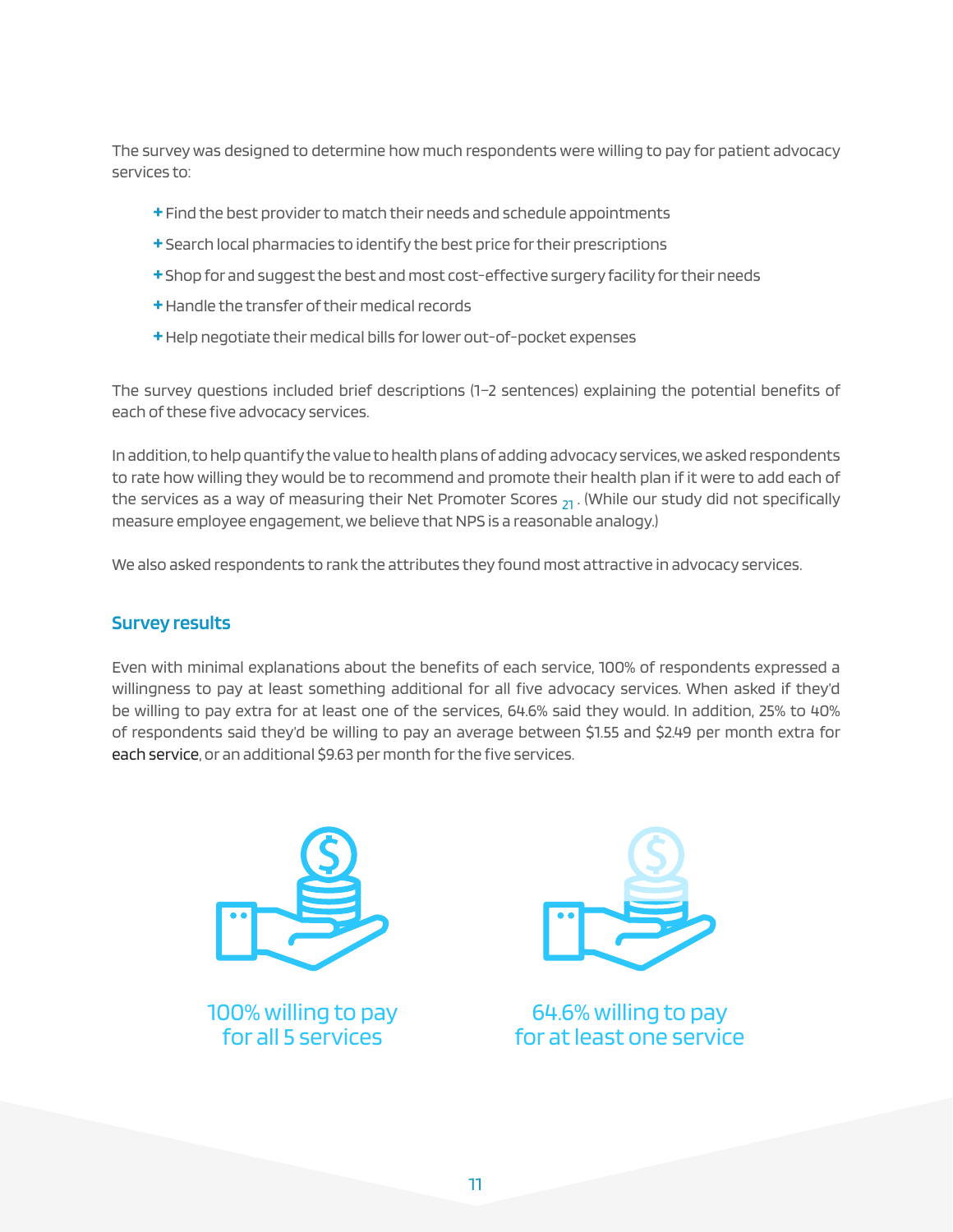#### **Key finding**

Of those respondents who indicated which attributes they value most in patient advocacy services, **22% cited objectivity through a neutral advocate company** or service, as opposed to through the insurer. (This response was second only to "free of charge" at 29%.)

This is borne out in additional studies, and a key advantage of objective third-party advocates is that they're not company employees, they know privacy protocols, and employees can confide in them with confidence, knowing it won't get back to their employer  $22$ .

As to whether they would be more willing to recommend or promote their health plan if it added advocacy services:



\*among 38.4% of respondents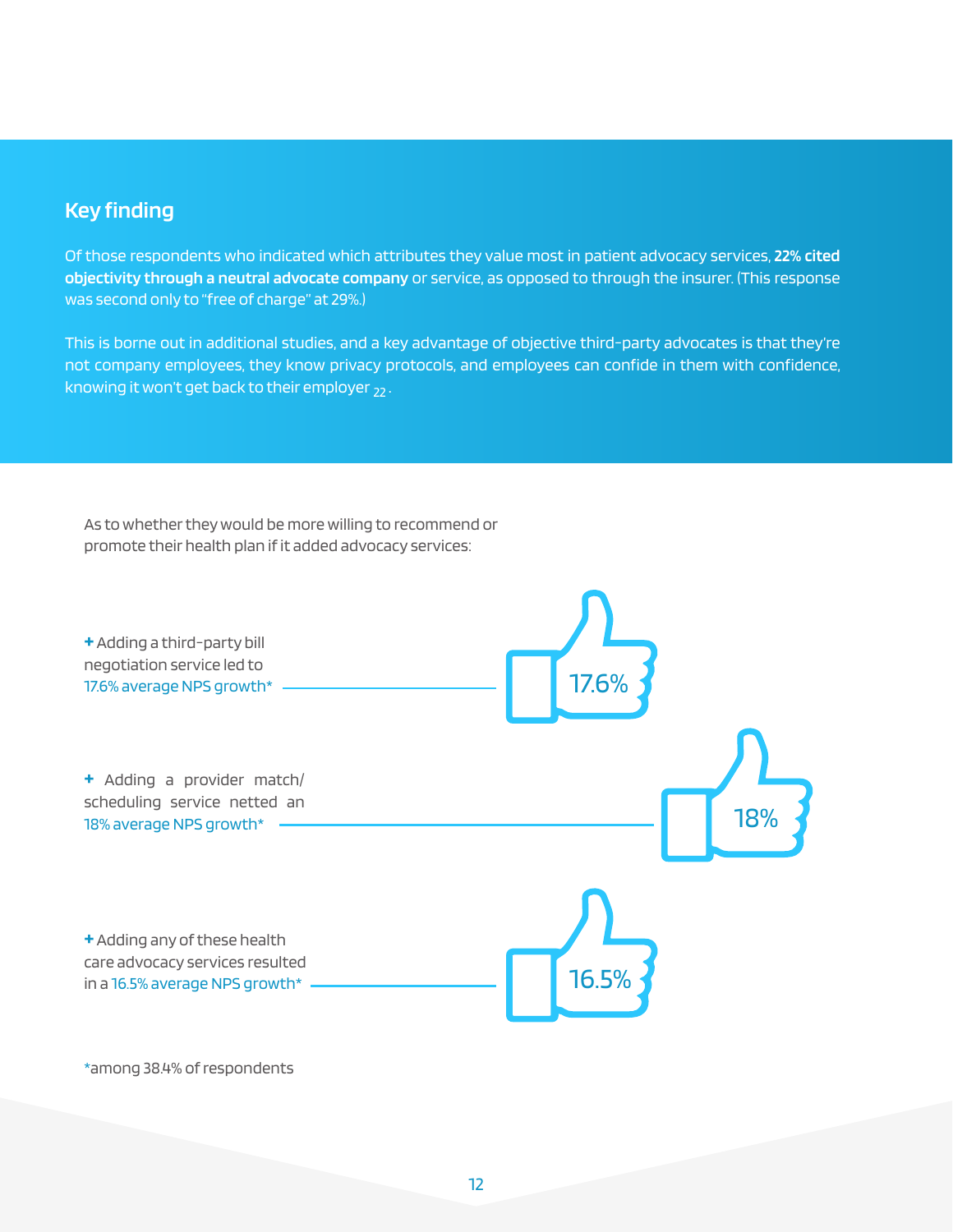## 5. Conclusion

Through our work helping clients and their members or employees contain health care costs, and through our research on patient advocacy programs, The Karis Group believes more strongly than ever that effective, objective third-party advocacy programs are an essential piece of the U.S. health care jigsaw puzzle.

**+** The need for advocacy services is great and growing, due in part to the complexities of today's health care system, opaque pricing and plan designs that put members or employees at ever greater financial risk.



**+** Effective, comprehensive advocacy services are not a "doit-yourself" project. "Advocacy" is premised on trusted fiduciary responsibilities and the greatest value to the individual member or employee comes from having complete faith in their advocate's objectivity.



**+** Patient advocacy done well can have a significant positive impact on health plans, employers, and their

members or employees through improved cost containment, proactive education and outreach programs, effective navigation and negotiation services, and improved access to quality, cost-effective care.



**+** The cost for these services are relatively low, and members or employees are willing to pay more in premiums to cover the cost in exchange for having an industry expert on their side who will do the heavy lifting it takes to lead them through the health care maze.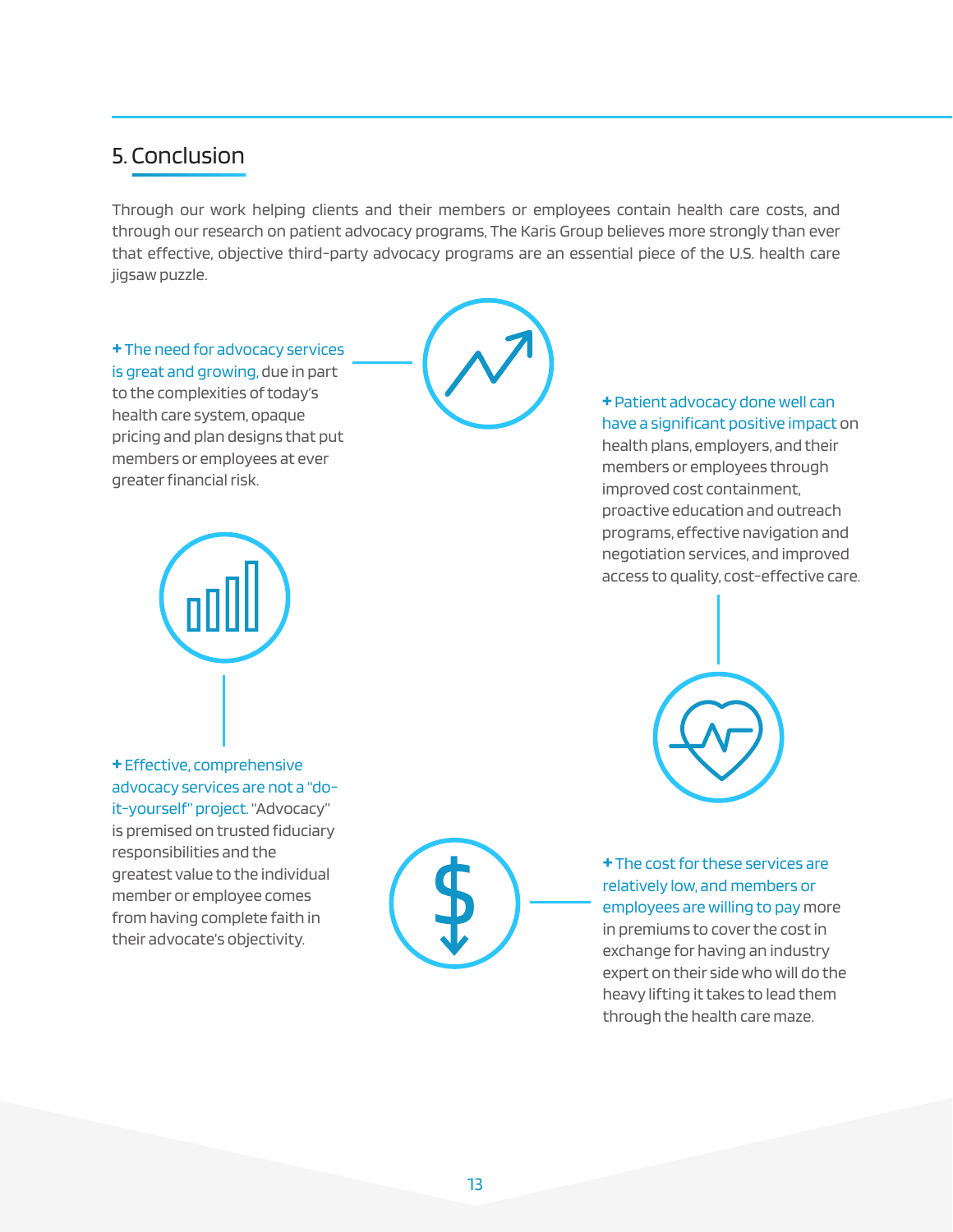#### **About The Karis Group**



The Karis Group has been untangling healthcare for our clients' members and employees since 1996, when our founder was misled on the cost of his knee surgery and negotiated it down to a fair price. Our compassionate and dedicated professionals provide personalized education and outreach services, individualized guidance tools, and navigation and negotiation solutions that

reduce poor choices, frustration, and financial impact. We're setting a course for the future by investing in a technology-driven yet human-focused approach to proactively meet the growing needs of our clients.

To learn more about The Karis Group and our services, please visit www.TheKarisGroup.com.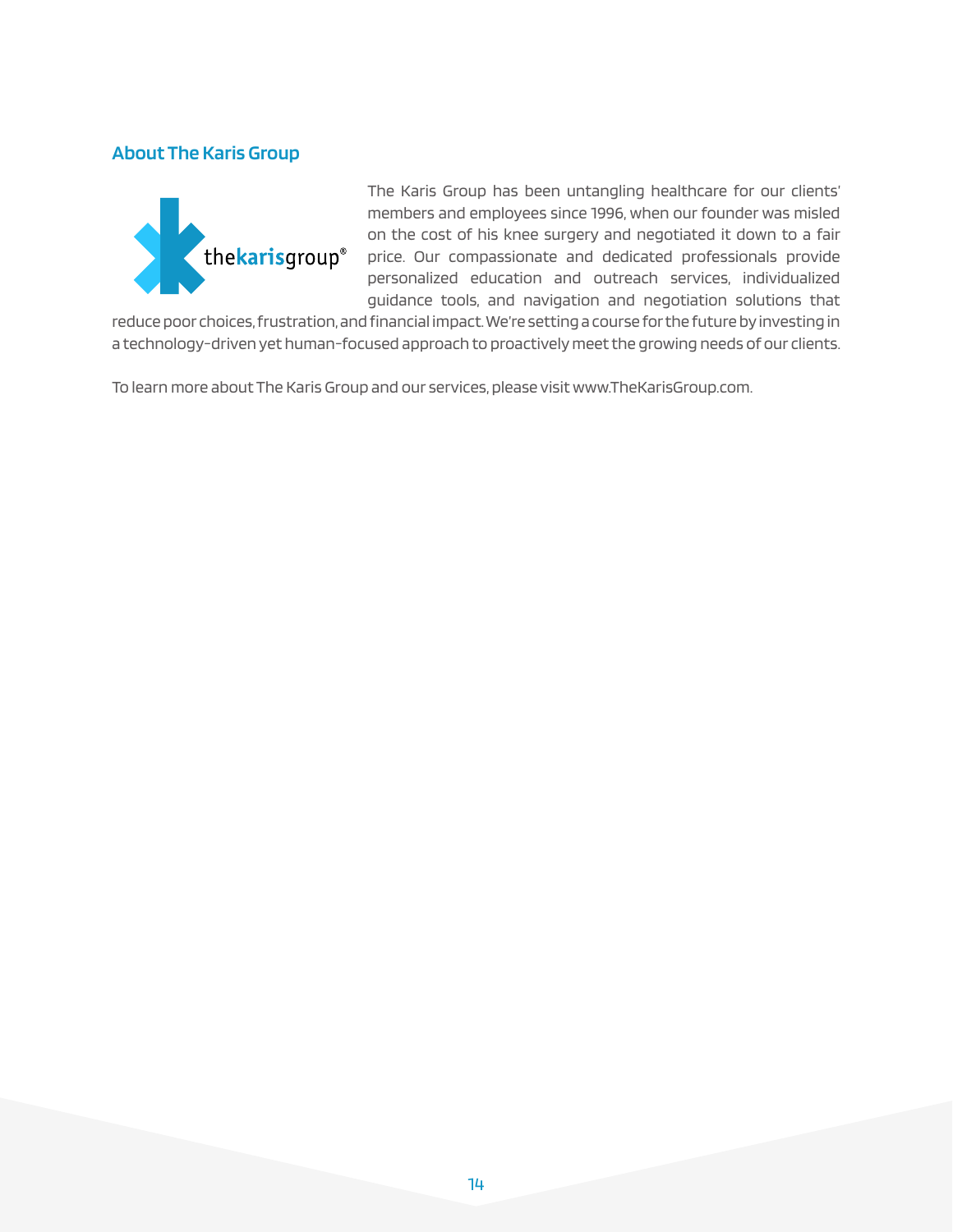## Appendix

#### **Survey Methodology**

Respondents were included only if they had a Group or Individual Healthcare insurance plan. Purchasing decisions and buying behaviors are made by humans with "bounded rationality" and limited information.

There are very weak correlations and predictive power from attitudinal research, but very strong predictive power by assessing revealed preferences through actual purchasing decisions and behavior (even if only in a simulated purchase).

In this survey we simulated consumer purchasing decision behavior by offering participants a set of alternative features at various prices to determine how many would be willing to pay how much for Patient Advocacy Services.

#### **Survey detail**

Policyholder Value Study: Respondent Profile

#### Bill negotiation (n=468)

39.4% of respondents were willing to pay an additional average monthly premium of +\$2.49 for an individual plan and +\$6.66 for a family plan

#### Surgery facility location service (n=452)

31.4% of respondents were willing to pay an additional average monthly premium of +\$2.02 for an individual plan and +\$5/30 for a family plan

#### Prescription shopper service (n=394)

30.7% of respondents were willing to pay an additional average monthly premium of +\$1.99 for an individual plan and +\$5.33 for a family plan

#### Medical record transfer service (n=389)

25.2% of respondents were willing to pay an additional average monthly premium of +\$1.55 for an individual plan and +\$4.19 for a family plan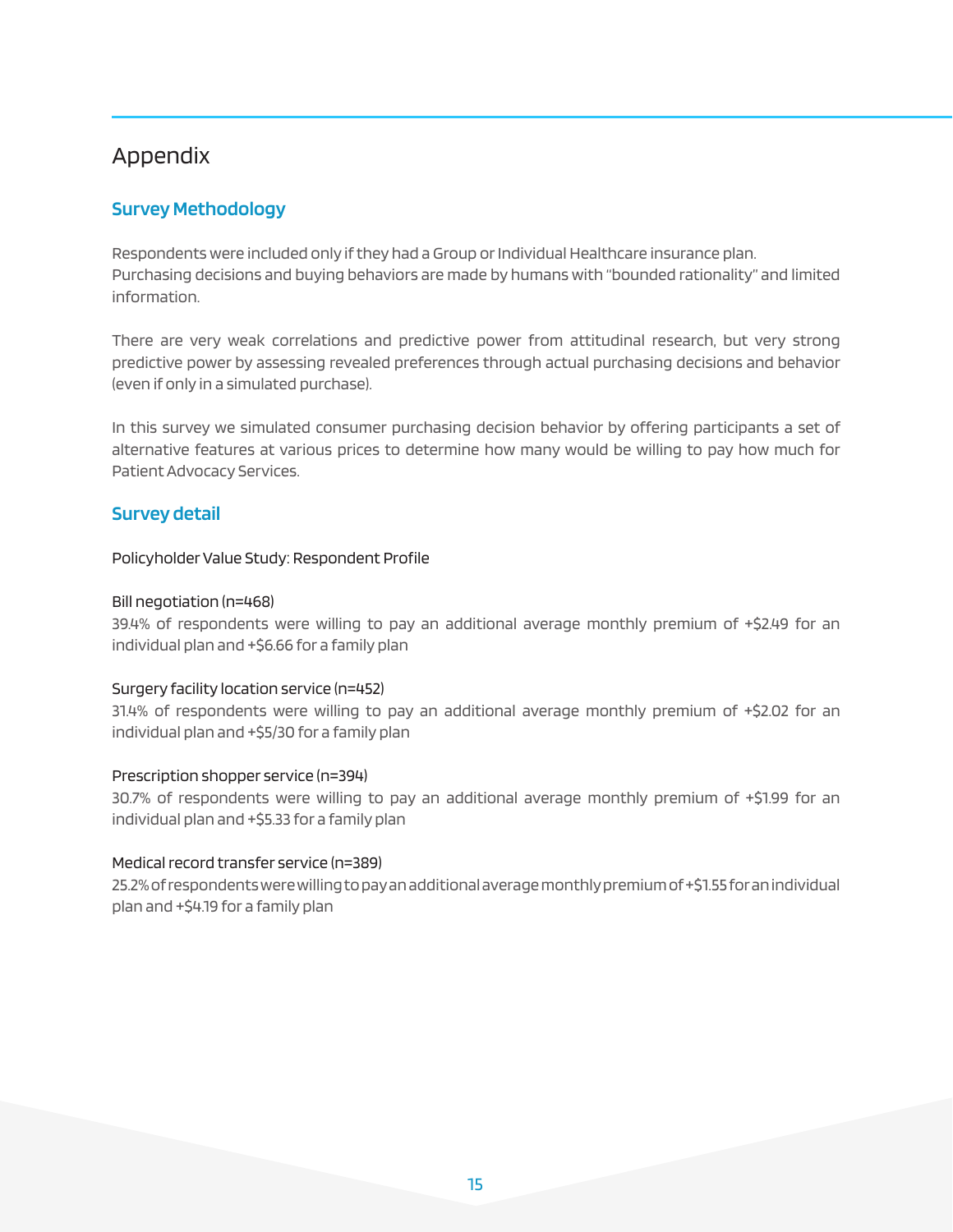#### Healthcare provider match/scheduling service (n=381)

24.7% of respondents were willing to pay an additional average monthly premium of +\$1.58 for an individual plan and +\$4.23 for a family plan

#### For all five services (n=381)

100% of respondents were willing to pay an additional average monthly premium of +\$0.07 monthly for an individual plan and +\$0.23 for a family plan

The 25% to 40% of respondents showing a willingness to pay for the five Patient Advocacy Services were, on average, willing to pay +\$9.63 per month in additional premium for all five services.



#### Most Important Components of a Healthcare Advocacy Service (n=340)

Source: Nelson Associates July 2018 Behavioral Economics Online Survey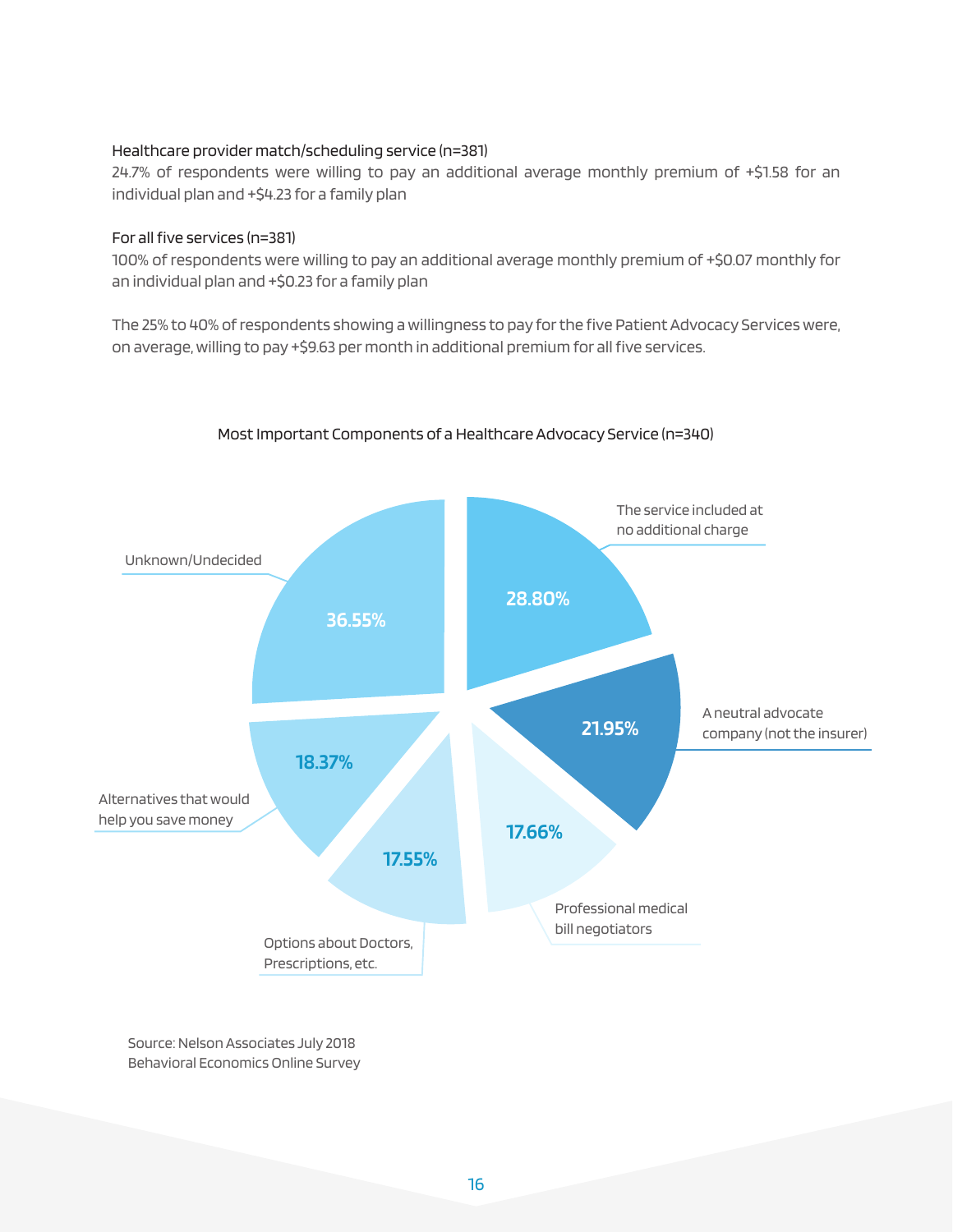## References

1. "Waste in the US Health Care System: Estimated Costs and Potential for Savings" Shrank WH, Rogstad TL, Parekh N., Journal of American Medical Association, 2019. https://karis.cc/39sLj0L

2. "American Health Care Horror Stories: An Incomplete Inventory" Fran Quigley, truthout.org, 2019 https://karis.cc/2SbALxb

3. "Why a patient paid a \$285 copay for a \$40 drug" Megan Thompson, PBS NewsHour, 2019 https://karis.cc/2UwMKqq

4. "What's a Patient Advocate – and Should You Have One?" Mia Taylor, The Simple Dollar, 2019 https://karis.cc/3bgNoyx

5. "Patient Advocacy History, Evolution and Impact on Health" Ana Rita Gonzalez, Juniper Online Journal of Public Health, 2018 https://karis.cc/2tJw2JG

6. "Patient advocates for hire attracting more attention" Steven Ross Johnson, Modern Healthcare, 2019 https://karis.cc/2Uz6Wbb

7. "How care advocacy could lower medical cost growth in 2019" Ingrid Stiver, PWC, 2019 https://karis.cc/2SrA4yx

8. "4 basic health insurance terms 96% of Americans don't understand" Policygenius, 2018 https://karis.cc/31yHGTW

9. "Emergency Rooms vs. Urgent Care Centers"debt.org, 2019 https://karis.cc/3897xVb

10. "Harris Poll: Only Nine Percent of U.S. Consumers Believe Pharma and Biotechnology Put Patients over Profits; Only 16 Percent Believe Health Insurers Do" The Harris Poll, 2016 https://karis.cc/389q03N

11. "Driving Benefits Engagement: Strategies to Optimize Employee Health and Well-Being Programs" Health Advocate, 2017 https://karis.cc/38aFG6O

12. The Healthcare Survival Guide. Martin Rosen and Abbie Leibowitz, MD, HealthAdvocate

Publishing, Inc., 2009

13. "Why clients should care about medical billing errors" Miles Varn, Employee Benefits Adviser, 2018 https://karis.cc/37ahznu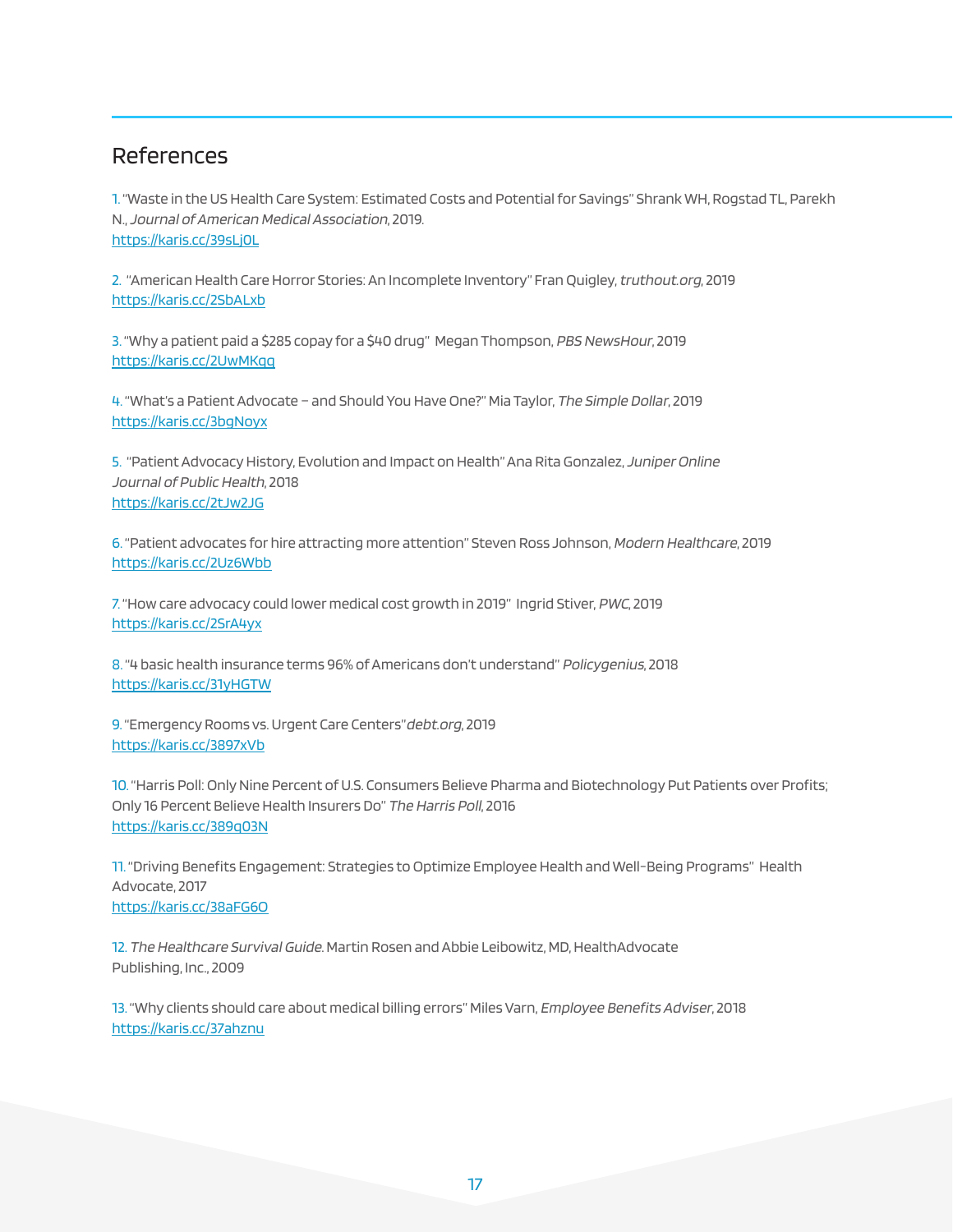14. "In survey, doctors say unneeded medical care is common, driven by fear of malpractice" Chanapa Tantibanchachai, John Hopkins University HUB, 2017 https://karis.cc/3blaX9d

15. "Patient-Initiated Second Opinions: Systematic Review of Characteristics and Impact on Diagnosis, Treatment, and Satisfaction" Velma L. Payne, PhD, Hardeep Singh, MD, MPH, Ashley N.D. Meyer, PhD, Lewis Levy, MD, David Harrison, MD, Mark L. Graber, MD, Mayo Clinic Proceedings, 2014 https://karis.cc/2S7kA3J

16. "The value of second opinions demonstrated in study" Mayo Clinic, ScienceDaily, 2017 https://karis.cc/2S7ny8i

17. "The Impact of Primary Care: A Focused Review" Leiyu Shi, US National Library of Medicine National Institutes of Health, 2012 https://karis.cc/38aIxg2

18. "Is it fair to compare physicians' Net Promoter Score to Apple's?" Emily Zuehlke, Advisory Board, 2015 https://karis.cc/38jWWXH

19. "Patients Trust Online Reviews As Much As Doctor Recommendations (And Other Shocking Facts About Transparency In Healthcare)" Andrew Ibbotson, Health IT Outcomes, 2018 https://karis.cc/39i3ENG

20. "Why You Can't Always Rely on Online Doctor Ratings" Jeneen Interlandi, Consumer Reports, 2017 https://karis.cc/2SrSa3t

21. "Net Promoter Score: How to Measure Customer Loyalty" Katharine Paljug, Business News Daily, 2017 https://karis.cc/377HZ9t

22. "Patient Advocacy Organizations: Institutional Conflicts of Interest, Trust, and Trustworthiness" Susannah L. Rose, Ph.D, US National Library of Medicine National Institutes of Health, 2013 https://karis.cc/375jrOj